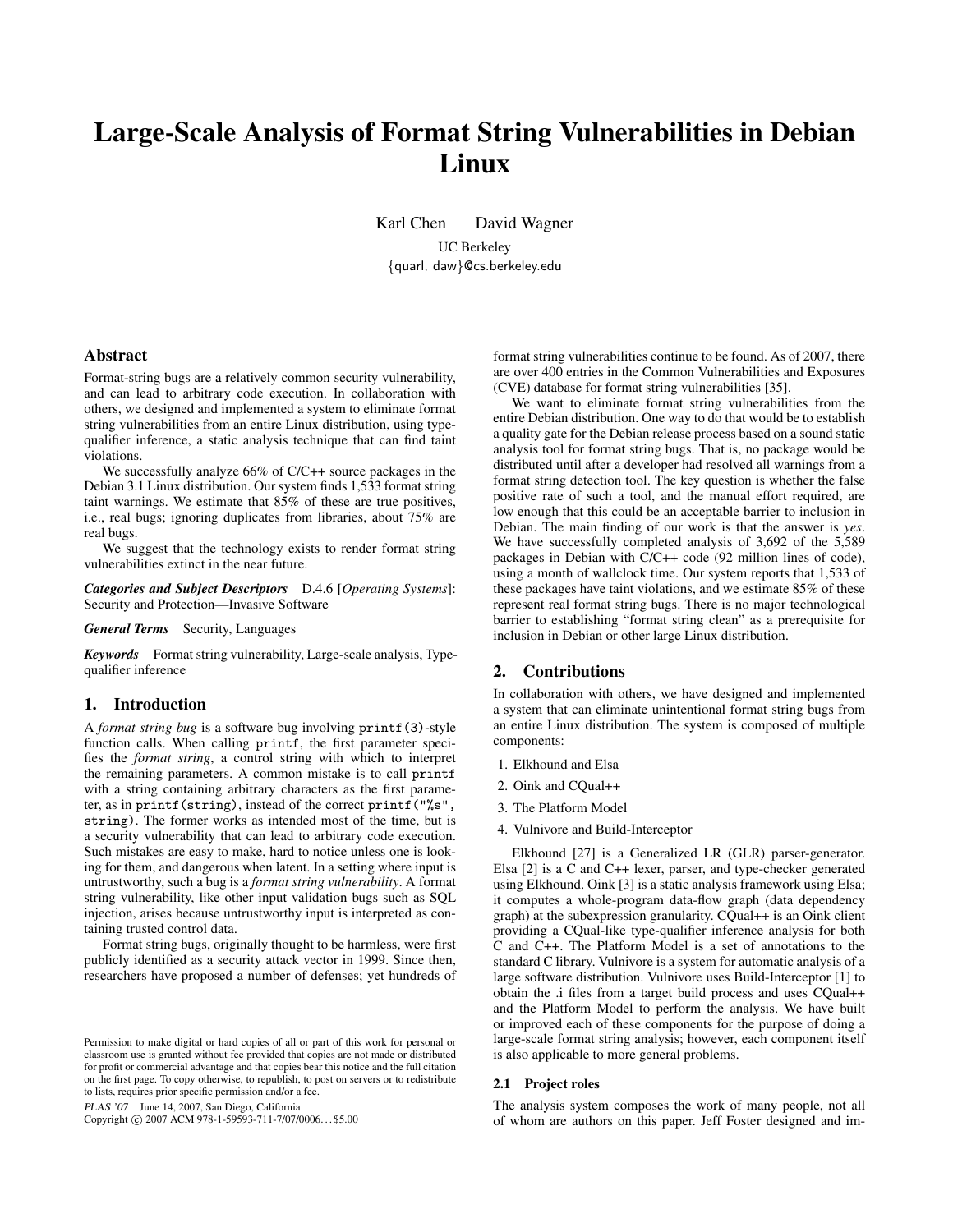plemented CQual, the first generation type qualifier inference analysis [15, 14, 17, 4, 23, 22, 16]. Scott McPeak designed and implemented Elkhound and Elsa [2, 27], the C and C++ front-end. Daniel S. Wilkerson designed and implemented Oink/CQual++ [3] and Build-Interceptor, and also assisted with the implementation of Elsa. Robert Johnson designed and implemented the polymorphic serializing compactifying data-flow backend [23]. David Gay wrote a regions-based memory management library [18] used by both the original CQual backend and Robert Johnson's new backend. Karl Chen designed and implemented Vulnivore and the Platform Model and also worked on Elsa, Oink, CQual++, Johnson's backend, and Build-Interceptor.

## 2.2 Comparison to previous work

We build on prior work using CQual for format string analysis in the following ways.

- Soundness. Prior work considered finding any bugs with a reasonable false-positive rate a success, without regard to soundness or false negatives. In contrast, this work focuses on sound analysis algorithms, so that no format string vulnerability goes undetected. (We use the convention that an analysis is*sound* if it has no false negatives, and *complete* if it has no false positives.)
- Scale: number of packages. Prior work [31, 6] reported the results of applying static analysis to 10–12 carefully selected packages. In contrast, in the experiments reported here we have applied our tools to all C/C++ code in the Debian Linux repository, and completed analysis of 3,692 packages.
- Scale: size of individual programs. The largest package analyzed in prior work on format string vulnerabilities had in total 220,000 lines of code after pre-processing. The largest single program we have analyzed so far has 8,000,000 lines of C code, after pre-processing.
- C++ and code diversity. CQual++ is re-engineered to support C++ and has support for more programming language constructs (standards-compliant or not) that are seen in the wild.

Our system can analyze thousands packages in an automated fashion; the only manual input to the system is literally a pointer to the Debian repository. No per-package annotations are required.

In addition to the analysis itself, an important but often ignored problem is obtaining the code to analyze. To scalably analyze an entire distribution, one cannot manually collect source code or modify makefiles; each package has its own idiosyncratic compilation strategy and build dependencies, and may interact with the host system. We solve the problem of obtaining code automatically as described in Section 5.2.

# 3. Background

Consider the following program:

```
char *getenv(char const* varname);
int printf(char const* format_string, ...);
int main() {
  char *home = getenv("HOME");
  printf(home); // Oops!
}
```
Here, the variable home is untrustworthy, since its contents may be set by the user. However, it is used by printf in a trusting way: the format string may allow an attacker to get arbitrary stack contents (using "%s", "%d", etc.), or set a memory location (using "%n"), by setting the HOME environment variable appropriately (for example, one may use a number of "%d" specifiers followed by "%n" specifiers to overwrite the return address on the stack). Consequently, the code above contains a format string vulnerability.

Format string bugs can be statically detected using type-qualifier inference. Type-qualifier inference is a static analysis that can be used to statically find many classes of bugs. We use type qualifiers to perform *taint analysis*, which finds security vulnerabilities such as SQL injection and format string vulnerabilities [31].

#### 3.1 Type-qualifier inference

A *type qualifier* is an extra qualifier which can appear on any level of a variable's type. The C++ language has two built-in type qualifiers: const and volatile. CQual, a type-qualifier inference engine for C created by Foster et al. [15, 14, 17, 4, 23, 22, 16], allows one to annotate variables with additional user-defined type qualifiers. In CQual, user-defined type qualifiers are prefixed with "\$" by convention. Unannotated variables' type qualifiers are *inferred*, using ML-style type inference.

Type-qualifier inference can be used to implement taint analysis by introducing the type qualifiers \$tainted and \$untainted. Data that comes from the environment and is untrustworthy is marked \$tainted. Function parameters that must be trustworthy are marked \$untainted. If data flows from \$tainted to \$untainted, this is a *taint violation*, or in more general typequalifier inference terms, a *type error*. The approach of using type qualifier inference to find format string bugs was first articulated by Shankar et al. [31], and we adopt it in this work.

Continuing the above example of a format string vulnerability, to find the bug using type-qualifier inference we annotate the return value of getenv as \$tainted and the input to printf as \$untainted. In other words:

```
char $tainted *getenv(char const *varname);
int printf(char const $untainted
 *format_string, ...);
```
With these annotations, the format string vulnerability is detected: the type of home is inferred to be char \$tainted \*, which is not compatible with the type of printf's first formal parameter.

Note that detecting the bug required only annotations to the prototypes of standard C library functions. This is an important property of our system, because it allows application of our tool to legacy code without annotating or changing the legacy code.

# 4. Related work

CQual has been used to find format string vulnerabilities [31] and other kinds of security bugs, such as user-kernel bugs [22], and for redacting crash dumps [7].

We group defenses against format string attacks as follows:

- 1. Language restriction. The language may in effect be changed by removing the "%n" specifier at the library level. This may break existing programs, and also does not protect against information disclosure attacks that dump the contents of the stack. It also does not generalize to any other kind of software bug.
- 2. Lexical analysis. Lexical analysis includes lint-like tools that search for the most common type of error (e.g., "printf( variable)") [34]. PScan [11] finds calls to printf where the format string is non-static and no arguments are given. GCC version 4 also checks for this when -Wformat-security is enabled. FormatGuard [10] uses the C preprocessor to detect errors in the number of arguments passed to printf, but does not check calls to vprintf or changes in the kind of format string. Though easy to implement, these are inherently less powerful than static analysis, and have false positives and false negatives; for example, a helper function that passes its parameters to vfprintf will hide taint errors. Indeed, many of the format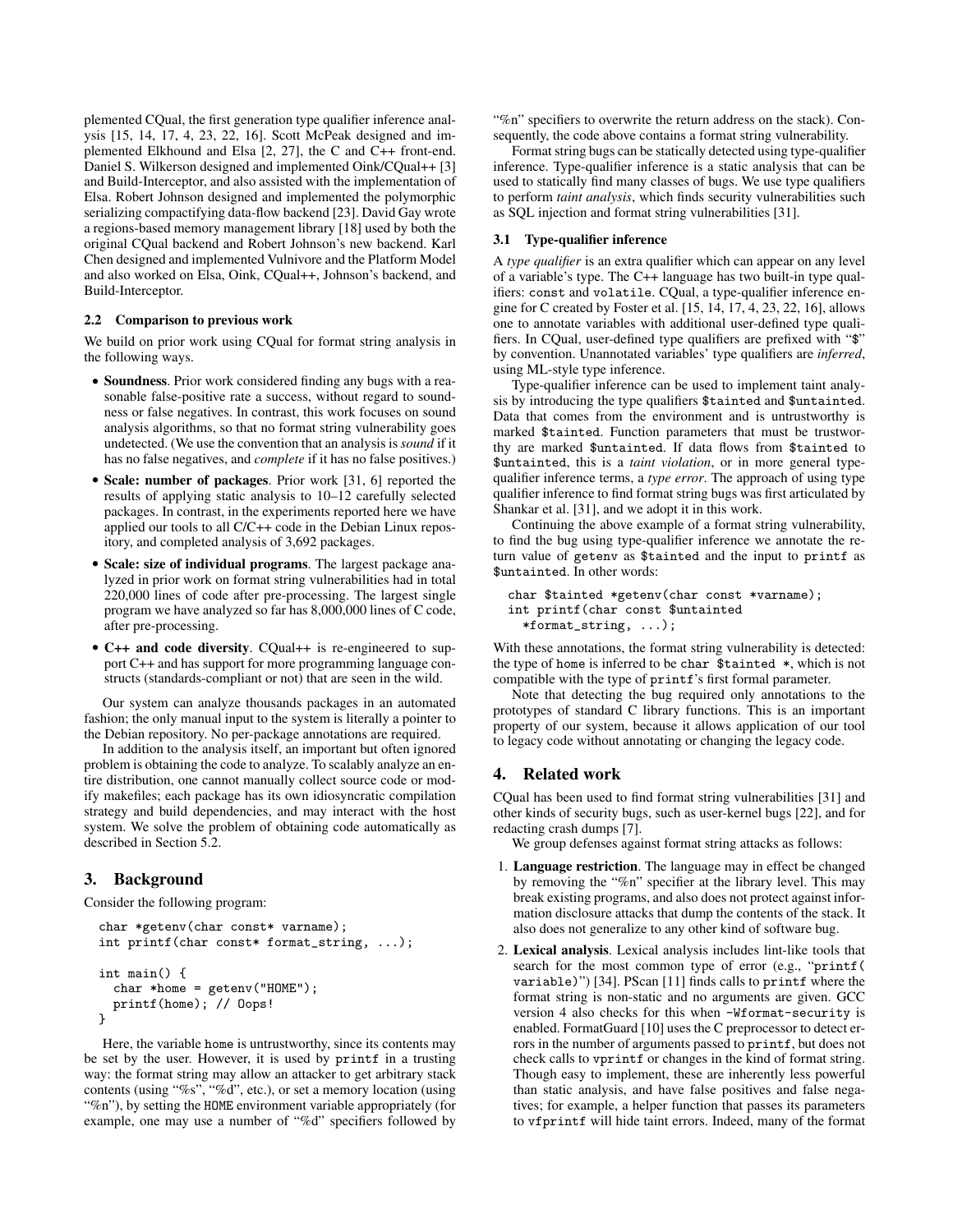string vulnerabilities we have found are of this form and consequently would not be found by lexical analysis.

- 3. Static analysis. Static analysis can analyze program semantics, not just look for syntactic/lexical bugs, and hence can be more effective. Shankar et al. used CQual to find format string vulnerabilities in C code [31]. Later, Avots et al. showed how to find format string vulnerabilities with fewer false positives, by using a context-sensitive points-to analysis [6]. Livshits and Lam used a custom taint analysis to find input validation vulnerabilities in Java applications, with no false negatives [26]. Also, static analysis has been used for finding many other kinds of security vulnerabilities [36, 8, 13, 39, 24, 37, 28, 20, 38, 21].
- 4. Dynamic analysis. Another approach is to detect format string vulnerabilities when they are exploited, by analyzing the flow of tainted data at run time. For instance, perl includes a taintchecking mode. The libformat library [30] inserts itself into a program via the dynamic linker and aborts the program if the format string is in writable memory and contains the "%n" specifier. The libsafe library [33] checks that a "%n" specifier is not writing to a function return address. Libformat and libsafe have the advantage of applying to binary programs, but they do not protect against information disclosure. More recently, Ringenburg and Grossman use a hybrid approach combining static analysis and program transformation [29]. Purely dynamic defenses in general may defend against attacks without having to patch or recompile applications, and can more easily be sound.

The advantage of static analysis over dynamic analysis is that it can be used to find and fix bugs before software is deployed, and it incurs no run-time overhead or change.

#### 5. Implementation of the analysis

Since we are doing static analysis, we must obtain the source code to the programs under analysis. We need the source code as seen by the compiler-proper, that is, we need the pre-processed code, in the form of .i files. For soundness, we must analyze all source files used by each program, including all static and dynamic libraries (recursively) used — we call this *whole-program analysis*.

#### 5.1 Whole-program analysis

We analyze the *whole program*. This includes all of a program's source code, as well as the source of all libraries it uses, recursively. We chose Debian Linux to analyze because it has a large number of packages, each with appropriate package dependency information.

Debian is composed of a number of source packages. Building a source package yields corresponding binary packages, which are installed by the end-user. Source packages depend on other binary packages for their header and library files.

#### 5.2 Getting and analyzing the code

We have created *Vulnivore*, a system that, given the version number of a Debian release and a cluster of machines to run on, automates running the entire analysis cycle. The process is entirely automated; when provided with the input source packages, Vulnivore outputs the list of packages with taint warnings with no manual intervention, and provides a user interface to view results.

The process of getting all the code to analyze for wholeprogram analysis is involved. We need to analyze pre-processed C and C++ files (.i files). Since each source package has its own idiosyncratic build process, we obtain the set of .i files for each program by *intercepting* the build and capturing the pre-processed files along the way using Build-Interceptor [1]; following Liblit [25] and Chen [9] this tool embeds .i files into object files as they are compiled, which travel through the linking process into the final executable. We run the builds separately by using virtual machines. Originally, we created a chroot per task, but this proved insufficient as installing the build dependencies of some packages require running network daemons and doing other things that "escape" a chroot. The second generation of Vulnivore uses User-Mode-Linux [12] as the virtual machine, which allows for easy communication between processes in the host and the client.

For each source package, we create a new virtual machine, install the required dependencies, run the build under interception, and capture the .i files for each executable. Since programs may statically link against libraries from other packages, this must be done in a particular order.

Vulnivore defines a number of stages. The stages up to the application-specific analysis include:

- 1. Building a source package in the virtual machine,
- 2. Collating sources from dynamic libraries that this source package depends on,
- 3. Re-compiling the collected source files to make sure they can be compiled in a vanilla environment, and checking whether special compiler flags are needed,
- 4. Linking to minimize the number of objects needed from dynamic libraries, and
- 5. Administrative tasks such as collecting statistics.

When the above stages are completed for one package, Vulnivore has produced a tar archive of all .i files needed to compile or analyze each program. (Exception: We do not include the source to libc, as our static analysis tool provides a model for the behavior of every libc function.) For example, once Vulnivore has finished its build interception, one can type essentially  $g++ \ast .i \ast .ii$  to compile the entire program, without needing any headers or libraries.

Once the above steps are complete, Vulnivore begins program analysis, which proceeds in 5 stages:

- 1. Parsing each source file using Elsa,
- 2. Making a data-flow graph for each source file using Oink,
- 3. Making a data-flow graph for the whole program using Oink,
- 4. Format-string taint analysis of each source file, using CQual++,
- 5. Format-string taint analysis of the whole program, using CQual++.

When function-granularity linking is enabled as described in section 5.6, we add additional stages after parsing:

- 1. Construction of function-call graph for individual source files,
- 2. Reachability analysis to filter out unused functions.

Each of these stages is pipelined, and the separation into multiple stages allows errors to be identified at the appropriate stage. The factoring of stages also enables an optimization: if two executable programs from different packages share source files (which will happen for example when they use the same library), we avoid repeating work by caching the results of all per-source-file stages.

Vulnivore is designed for parallel execution on a large cluster of machines. Vulnivore analyzes the dependency graph and creates a work queue with new tasks added as work is completed. The work queue and the finite state machine that governs it is based on BOINC [5]. Since a run on the entire Debian distribution takes a long time and bugs in the analysis are discovered as results are streamed out, Vulnivore's work queue allows fixes to the analysis and other stages to be made while minimizing the amount of CPU time to re-analyze the affected stages and packages.

Unfortunately, the process is complicated by cycles in the dependency graph of source packages. We solve this by building packages in layers. Suppose package A indirectly depends on pack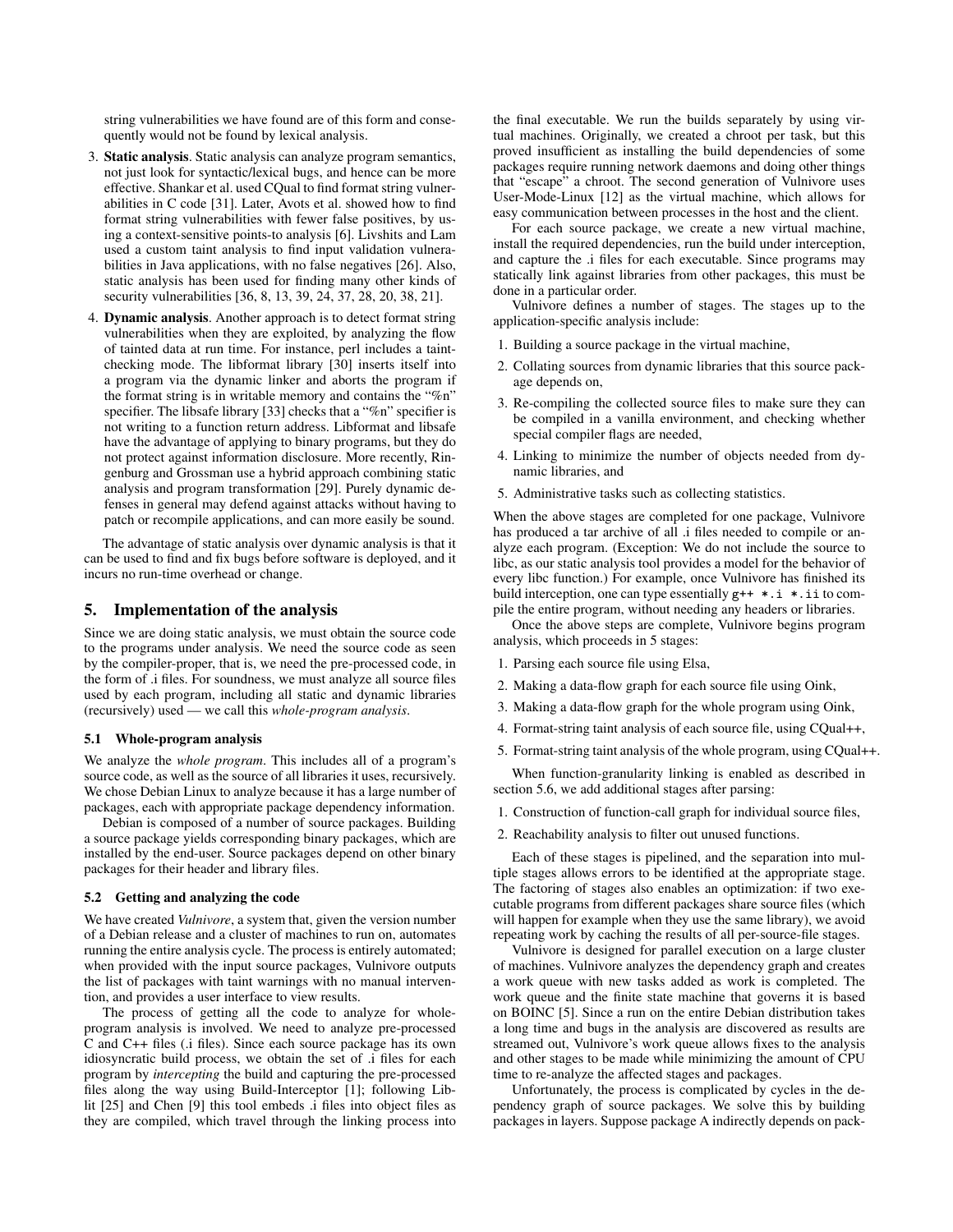age B at build time, and package B depends on package A at build time. We first do an incompletely-intercepted build of package A to use as input for building package B. Then we build package A using the fully-intercepted build of package B.

#### 5.3 Oink and CQual++

As discussed earlier, CQual++ is a type-qualifier engine based on CQual. It has been rewritten by creating a new framework, Oink, for static analysis of C and C++ code. Oink, which uses the Elsa front-end, is designed to easily write new static analysis backends that may cooperate with each other. Other analyses have now been written. CQual++ integrates various extensions to the original CQual engine including automatic inference of polymorphic types (context-sensitivity) [22], instance sensitivity<sup>1</sup> [22], compaction [23, §4.4], well-formedness constraints [22], and void\* auto-unions[23]. These techniques have been previously published, and they are summarized in Appendix B. Also, numerous internal changes have been made for scalability and performance.

CQual++ has new features to make the analysis more precise, including:

• Handling of variable-argument (vararg) functions. Previous work required each vararg function to be manually annotated, especially printf wrappers. In CQual++, taint automatically flows from caller arguments passed through the "..." parameter and retrieved in the callee via va arg. Taint also flows through va copy to allow functions that wrap around another vararg function.

To reduce false positives, CQual++ refines the analysis by separating the data flow for each type of parameter. To prevent overrefinement, separation is actually done on equivalence classes of similar types (for example, all integer types are in the same class). In the following code:

```
void foo(long $tainted i0,
         unsigned char $untainted *s0) {
 bar("is", i0, s0);
}
void bar(char const *fmt, ...) {
 va_list va; va_start(va, fmt);
 for (; *fmt; ++fmt) {
    if (*fmt == 'i') {
      int i = va_{arg}(va, int); ...} else if (*fmt == 's') {
      char *s = va_{arg}(va, char *); ...} else { ... }
 }
}
```
the type of i is correctly inferred as tainted, while the type of s is correctly inferred as untainted. "..." may also be annotated with qualifiers (even polymorphic ones) if needed.

• Handling of tainted array indices. In CQual++, taint flows from array indices and from pointers to referents. (This feature is optional.) This propagates taint through code such as:

```
extern char uppercase[256];
unsigned char c = read_from_network();
char upper = uppercase[c];
char upper2 = *(\text{uppercase} + c);
```
Here, taint flows from c to upper and upper2 as follows. The first array indexing case is reduced to pointer arithmetic plus a dereference as in the second case. (When this feature is on) the addition of a tainted integer to the (untainted) pointer value of uppercase creates a tainted pointer value. Dereferencing the tainted char \* then returns a tainted char value.

## 5.4 Platform Model

Much of the standard C library is written in assembly, invokes syscalls, or otherwise uses C in a non-type-safe or unportable way, and thus would be difficult to analyze automatically. Therefore, we make no attempt to analyze it directly. Instead, we manually created a model of the semantics of each library call.

We assume that the C library is standards-compliant and we use the C language specification as our specification of the behavior of each library function. In practice, there are some variations in function semantics across operating systems and versions, but we model all possible behaviors that can occur on the systems we have used. (We detect differences in parameter types and signal them as errors.)

The *Platform Model* is a set of annotations to the C library (and other system libraries) that accurately models data-flow semantics in sufficient detail to ensure the correctness of CQual++'s type inference, though we do not try to model the full library semantics. For example, strcpy(3) might be modeled as follows:

```
char *strcpy(char *dest, char const *src) {
 dest[0] = src[0]; return dest;
}
```
While this stub is valid C code that could be compiled and run, it does not behave in the same way as the standard strcpy. Nonetheless, from the point of view of CQual++'s type inference analysis, it is equivalent to the real strcpy. We use stubs like these to concisely model how library functions affect the flow of taint through the program.

CQual++ supports another way to express the above model:

char \$\_1\_2 \*strcpy(char \$\_1\_2 \*dest, char const  $\ell_1$  \*src)  $\{\}$ 

This annotation indicates that the value pointed to by src flows, polymorphically, to the value pointed to by dest, and moreover that the type of the value pointed to by dest is the same as the type of the value pointed to by strcpy's return value. The \$12 syntax specifies that dest has a type qualifier which is higher than that of src in the type-qualifier lattice. In this example, if src is tainted, then dest and the return value must be tainted; if src is untainted, then dest and the return value may be untainted or tainted but must have the same type qualifier. The type-qualifier lattice and the special syntax are described by Shankar et al. [31].

To create the model, we started with GNU libc version 2.3.5 and replaced every function declaration or definition with a stub or annotation. The Platform Model has three types of annotations:

- 1. Taint flow from one parameter to another or to the return value.
- 2. Trusting sinks, which for this application are mainly the printf(3) family of functions and their cousins such as syslog(3). Passing a tainted value to a trusting sink triggers a type error. There are currently 64 trusting sinks.
- 3. Untrustworthy sources, such as read(2) and getenv(3). Untrustworthy sources create new tainted values. There are currently about 500 untrustworthy sources.

In all, the Platform Model contains annotations for about 2600 library functions defined by GNU libc.

<sup>&</sup>lt;sup>1</sup> Previous work called this feature "field sensitivity"; however CQual++ now calls it "instance sensitivity" as the feature is characterized by the ability to allow different instances of a given struct to be analyzed separately.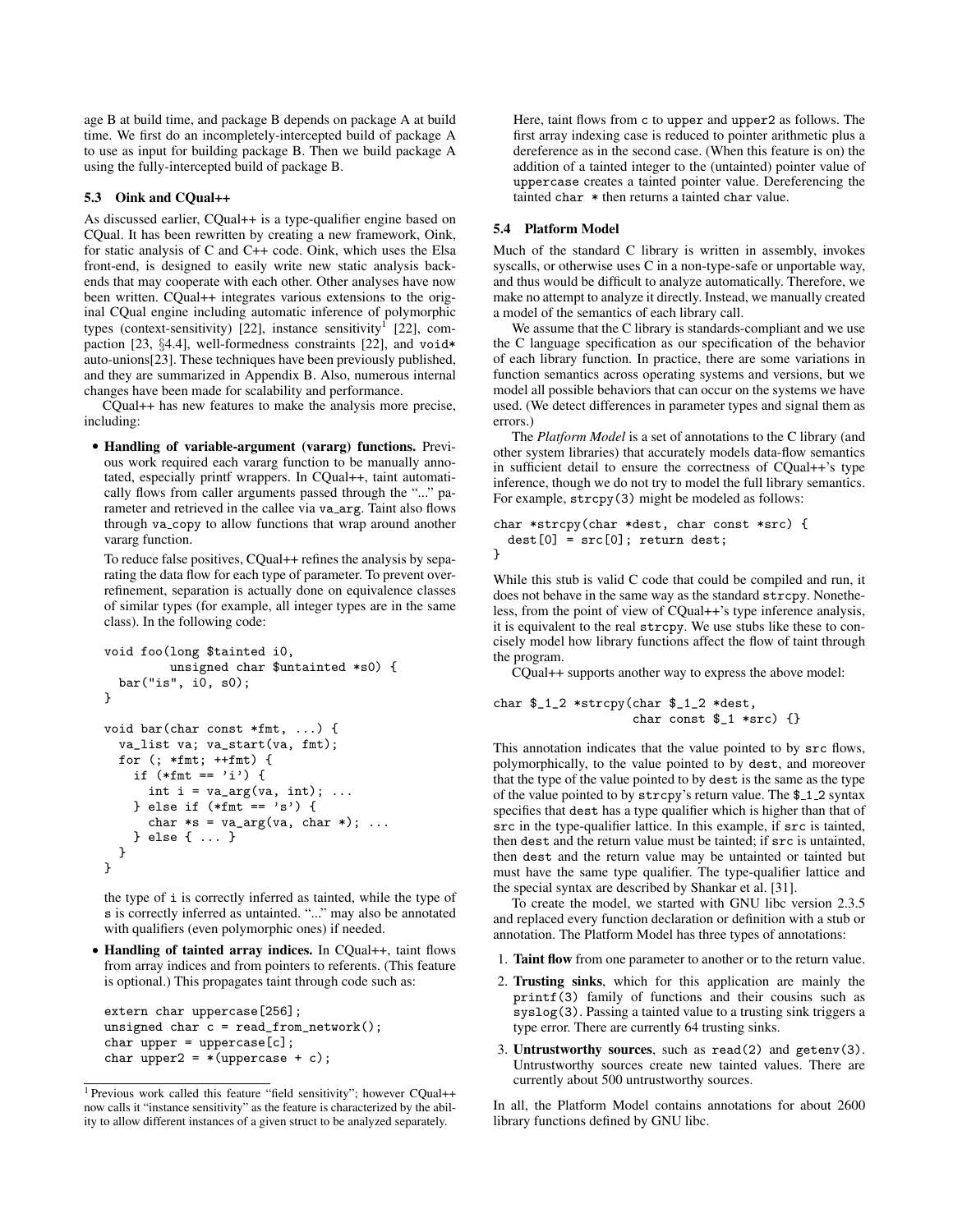The Platform Model currently is designed for finding format string vulnerabilities only. Thus, the Platform Model only annotates parameters of character type. For instance, the return value of  $fread(3)$  — the number of characters read — is not annotated as tainted, even though it can potentially be controlled by an attacker. Similarly, other system calls and other external mechanisms that may return untrustworthy integer data are not marked tainted. In particular, we explicitly assume that the program will not take the return value from fread(3), cast it to a character type, and use it as part of the format string passed to a printf(3)-like function. (See the last rule in Appendix A.)

We assume that all character input read from the user, the network, the filesystem, or any other input source (such as stdin) is untrustworthy. We also treat all character data provided as part of the environment (such as argv and environ) as untrustworthy. This may be overly conservative. For example, a format string bug caused by user input in a local non-setuid program may not be exploitable, since the program is running in the user's own privilege domain. Nonetheless, we consider it at least a bug that should be fixed, since it may become a vulnerability when this program is composed with other systems. If another program, say a CGI script, were to invoke this one, it would not know to check certain inputs for format strings.

Our philosophy in developing the Platform Model was to err on the side of soundness, to ensure we would not miss any vulnerabilities. This has generally been effective, with only a few exceptions. Our experience with analyzing a large number of packages revealed that our initial annotations for a few functions nearly always yielded false positives:

- 1. gettext(1) and catgets(3) family: We initially annotated these as always returning a tainted string. However, this leads to many false positives. We changed the annotation to a polymorphic signature: the return value is tainted if the message input to gettext is tainted. Thus we assume that the system translation files are not under the attacker's control. We also assume that the translation files do not contain any accidental errors that would cause a mismatch between the format specifiers in the input message and the translated message. Of course, if either of these assumptions are incorrect, we might miss vulnerabilities.
- 2. strerror(3): We initially annotated the string returned by strerror as tainted, because the attacker might be able to control which error message is selected. However, none of the standard error messages have "%" in them, so to reduce false positives we decided to remove this annotation.

# 5.5 Linking

When a program contains multiple translation units (files), uses of undefined symbols (functions and variables) must be linked to their definitions in other files.

We wish to map use of a symbol to the appropriate definition. Naively one would create a one-to-one map from symbol names to definitions, and compose this with the many-to-one map from uses of symbols to symbol names. Missing symbol definitions are an error, and by default we stop analysis if any symbol is used but has no definition. (Even if unsound, it may still be useful to find as many bugs as possible, so this can be downgraded to a warning.) C++ names are mangled in a namespace separate from C names, and orthogonally, functions have a namespace separate from variables. This resolves the difference clashes with symbols such as  $c \log$  (both a C++ iostream variable and a C math function).

Unfortunately, things get complicated in the presence of multiple symbol definitions with the same name in the same class; in reality there is a one-to-many relation between symbol names and definitions of symbols. Composing the many-to-one mapping from use of symbols to names of symbols, and the one-to-many relation from symbol name to definitions, would lead to a many-to-many relation from uses of symbols to definitions. At link time, there is indeed a many-to-one mapping directly from the use of a symbol to the definition of a symbol, defined by operating system linker semantics. The semantics differ across operating systems, depend on the order of linker command-line arguments, and can even depend on run-time settings. For example, in Linux, the run-time environment variable LD BIND NOW selects whether the dynamic linker resolves all symbols immediately, or lazily upon first reference of each symbol, potentially affecting which definition gets used. In either case, symbol resolution depends on the order in which libraries are loaded. Library symbols may also have flags specifying whether their scope is global or local and versioning information. Some uses of a name may refer to one definition, while other uses refer to a different definition with the same name. These issues present a problem for a static analysis that must link uses of symbols to definitions.

We have considered the following approaches to handling multiple symbol definitions with the same name.

- 1. Disallow: All symbol definitions must have unique names; finding multiple definitions with the same name triggers a link error. This was the behavior of the original Oink/CQual++ linker. However, this is too restrictive since many real-world programs do use multiple symbols with the same name.
- 2. Link all: For each symbol name n, we find all uses of n and all definitions of n, and then proceed as though any use of n might potentially refer to any definition of n. For instance, a function call n() is treated as though it may execute any of the definitions (as though the program chose one non-deterministically). This was the behavior of the second version of linker. This strategy is conservative against false negatives, but resulted in false positives. It worked well when the user had defined his own definition of a function also provided by a library, typically with the same semantics. However, we discovered that this approach introduces problems when the semantics of the two definitions are widely different. For example, the GNU C library defines the error(3) function (which takes a format string), and some user programs use it, but the name error is also commonly used by user programs with unrelated semantics.
- 3. Imitate linker: Emulate the dynamic linker of a specific operating system and version with a specific set of run-time flags. This would accurately model the behavior under specific conditions. In many programs, multiple function definitions may in fact be identical, such as a user defining strlcpy in case the system library doesn't have it. However, when the choice matters, imitating the linker exactly is fragile because subtle changes in makefile order, operating system versions, and runtime settings may affect which definition gets used.

In Linux, this strategy could be implemented by instrumenting the Linux dynamic linker, ld.so, forcing all symbols to be resolved greedily, and observing how it resolves each symbol. However, we have not yet implemented this.

4. Hybrid: Partially model the behavior of the system linker. The current version of the Oink linker behaves as follows: We label each symbol definition as either "strong" or "weak". This is modeled after the ELF "strong"/"weak" notion, but we do not look at actual ELF symbol attributes. If there is more than one strong definition for any name, this is a link error. If there is a strong definition, any weak definitions are ignored. If there is no strong definition but at least one weak definition, we link all weak definitions. (Normally there will only be at most one weak definition per symbol.)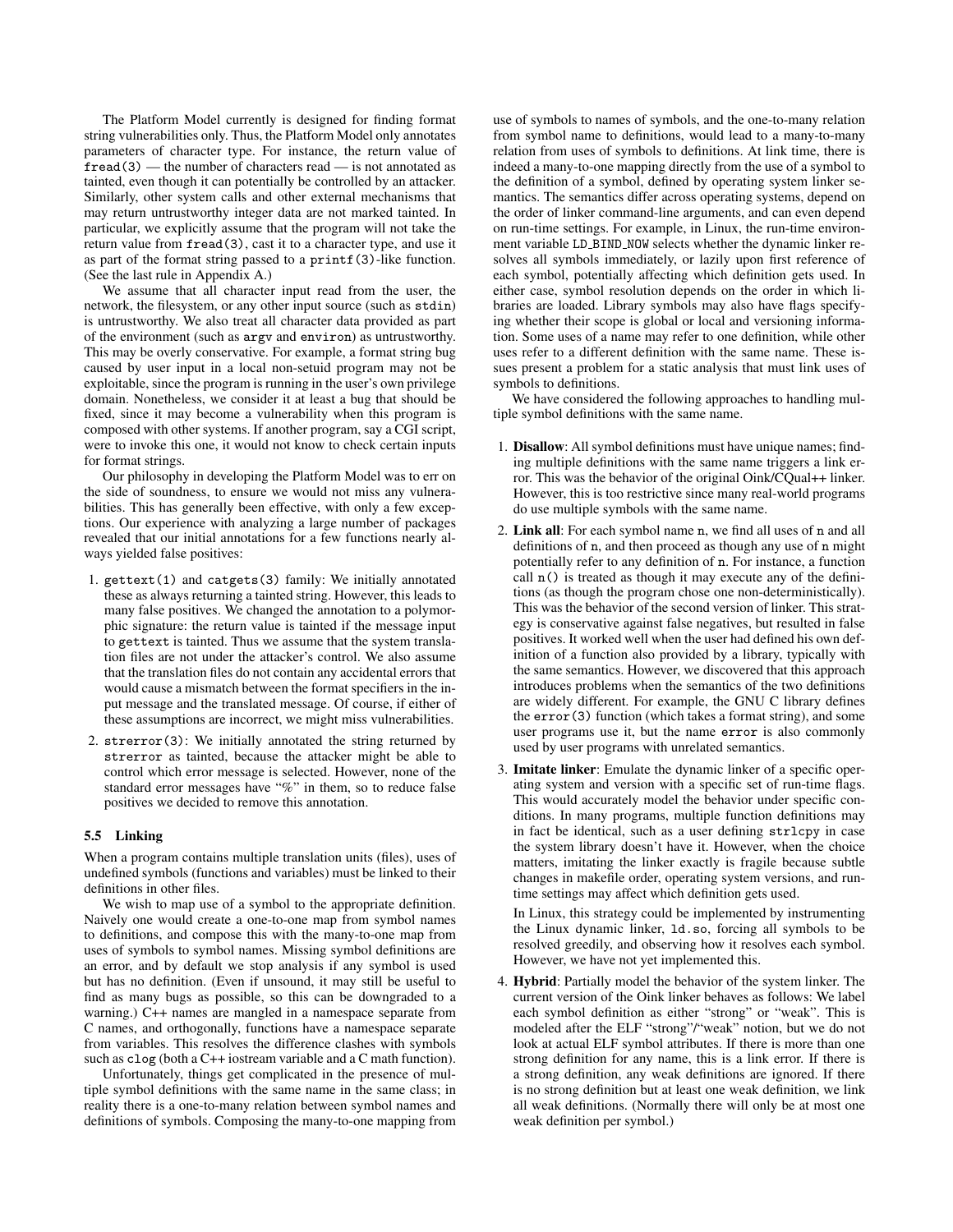In the current system, all symbols in the Platform Model are labeled "weak", while all others are "strong". This strategy handles the common cases where the user has redefined a symbol already defined in glibc: for portability, accidentally, or to intentionally change its behavior. It also works well with the way our build interception flattens the link structure of user code, excluding the Platform Model. The order of files listed does not matter to the Oink linker; this is desirable because the order is a fragile property of the source program.

We have not found the "one strong definition" rule too restrictive, and have seen zero false positives due to it. There is, in theory, a potential for false negatives if some uses of a function use the definition from libc, while others, due to library order, use a user-defined one with different semantics.

#### 5.6 Performance and scalability

As we began to apply our infrastructure to thousands of applications from Debian Linux, we encountered two scalability challenges. The first is the large number of programs to be analyzed and the heterogeneity in their build systems. Many packages come with their own ad-hoc process and scripts for customizing and compiling the code, and the diversity is considerable. To address this challenge, we finally settled on a design that uses virtual machines to collect the code and compiler flags that are provided to the compiler. See Section 5.2 for details.

The second scalability challenge is the large size of individual programs to be analyzed. In our experience, the key limiting factor to scalability is the amount of RAM used by our algorithms. To address this challenge, CQual++ incorporates recent algorithmic advances that reduce the memory consumption of type-qualifier inference, including techniques for matched-parenthesis CFL reachability [16], special treatment of global variables [16], and modular analysis using graph compaction [23]. In the first phase of modular analysis, we analyze each source file by itself to generate a graph of type-qualifier constraints. We compact the type-qualifier graph, removing unnecessary internal nodes, and serialize the state. After this phase, all nodes that correspond to globally visible variables remain, but many of the other nodes have been removed. Then to analyze the whole program, we de-serialize the graph corresponding to each source file, link these graphs together, and process the result.

Oink provides a feature to optimize space consumption by filtering out unused functions before performing type-qualifier inference. Since dynamic libraries linked into a program<sup>2</sup> often contain many functions not used by the program, this reduces the amount of the code that we must analyze. Uncalled functions are filtered out as follows:

- 1. For each translation unit, emit a data-flow graph at the wholefunction granularity; that is, entire function bodies are nodes.
- 2. Find the set of all functions that are reachable from main() or the constructor of any global object.
- 3. Run the format string analysis, ignoring functions not in the set.

Our implementation correctly recognizes signal handler functions as used: if their address is passed to the signal(2) system call, they will be reachable.

With these scalability improvements, the largest program we can currently analyze on a 32-bit 4 GB machine consists of 8,000,000 lines of pre-processed C. Because our 32-bit machines cannot address more than 3 GB of virtual memory per process, adding more than 4 GB of RAM does not help.

A complete run from scratch, including building and analyzing all Debian Linux packages, takes a month of wallclock time on a shared 64-node 2 GHz IA-32 Linux cluster, with on average half the nodes devoted to this task. (At the package granularity, analyzing all packages is very parallelizable once the common dependencies are analyzed.)

## 6. Experimental results

We applied our tool to all packages distributed with Debian Linux 3.1. Each package provides the source for a single application or for several related programs. Debian Linux 3.1 is composed of 8,624 source packages (which produce 15,197 binary packages), of which 5,589 contain C/C++ programs, with 261 million lines of C/C++ code before pre-processing. (Line numbers specified "before pre-processing" include comments and blank lines. The 2,733 packages without C/C++ programs are considered trivially analyzed and excluded from discussion below.) Our counts of lines of code include source code in libraries used by these packages, but we are careful to avoid double-counting library code: if two packages use the same library, we only count the code in the library once.

We are able to build 5,404 packages (211 million lines of  $C/C++$ before pre-processing) of the 5,589 using the virtual machine process described in Section 5.2. Vulnivore succeeds at creating compilable and linkable whole-program tar archives of all relevant source files for 5,123 of these packages (201 million lines).

We succeed at parsing the whole program in 4,527 of these packages (164 million lines). The format string taint analysis can individually analyze the source files in 4,514 of these packages (151 million lines). We succeed in whole-program analysis of 3,692 of these packages. This comprises 92 million lines before preprocessing, including blank lines, and not repeat-counting library code; these correspond to 2,112 million lines of code after preprocessing, repeat-counting library code.

The failure to successfully complete analysis of a package is typically caused either by scalability limits or by implementation deficiencies that prevent us from parsing or analyzing certain rare code constructs. Developing a complete implementation that can handle all of the code idiosyncrasies found in the wild has proven beyond the resources of our research group, but we are confident that a commercial-scale implementation could eliminate these shortcomings.

Of these 3,692 packages we analyzed, 1,533 packages have taint warnings. It was beyond our capabilities to manually inspect each of these 1,533 packages. Therefore, we selected 100 of these packages (in an ad-hoc, semi-random way), and we manually inspected the warnings our tool emits for these 100 packages. Of these 100 packages, we determined that 87 have true format string bugs, and 13 are false positives. The 87 packages account for 40 unique bugs. The other 47 are duplicates: a single bug in one particular commonly-used library, ncurses, makes many packages susceptible to format string attacks. Incidentally, we feel that the ncurses bug validates our decision to analyze library source code together with the program source code.

Based on this experiment, if this experience is representative, we estimate that between 80% and 94% of packages with taint warnings contain true format string bugs (assuming a binomial distribution, and using a 95% confidence interval). Note that this counts the number of packages affected, not the number of packages whose own source code contains bugs. This suggests that over a thousand Debian packages contain format string bugs, and that our techniques could help find them.

<sup>&</sup>lt;sup>2</sup> For static libraries, we are able to tell which translation units are entirely unused, but not for dynamic libraries.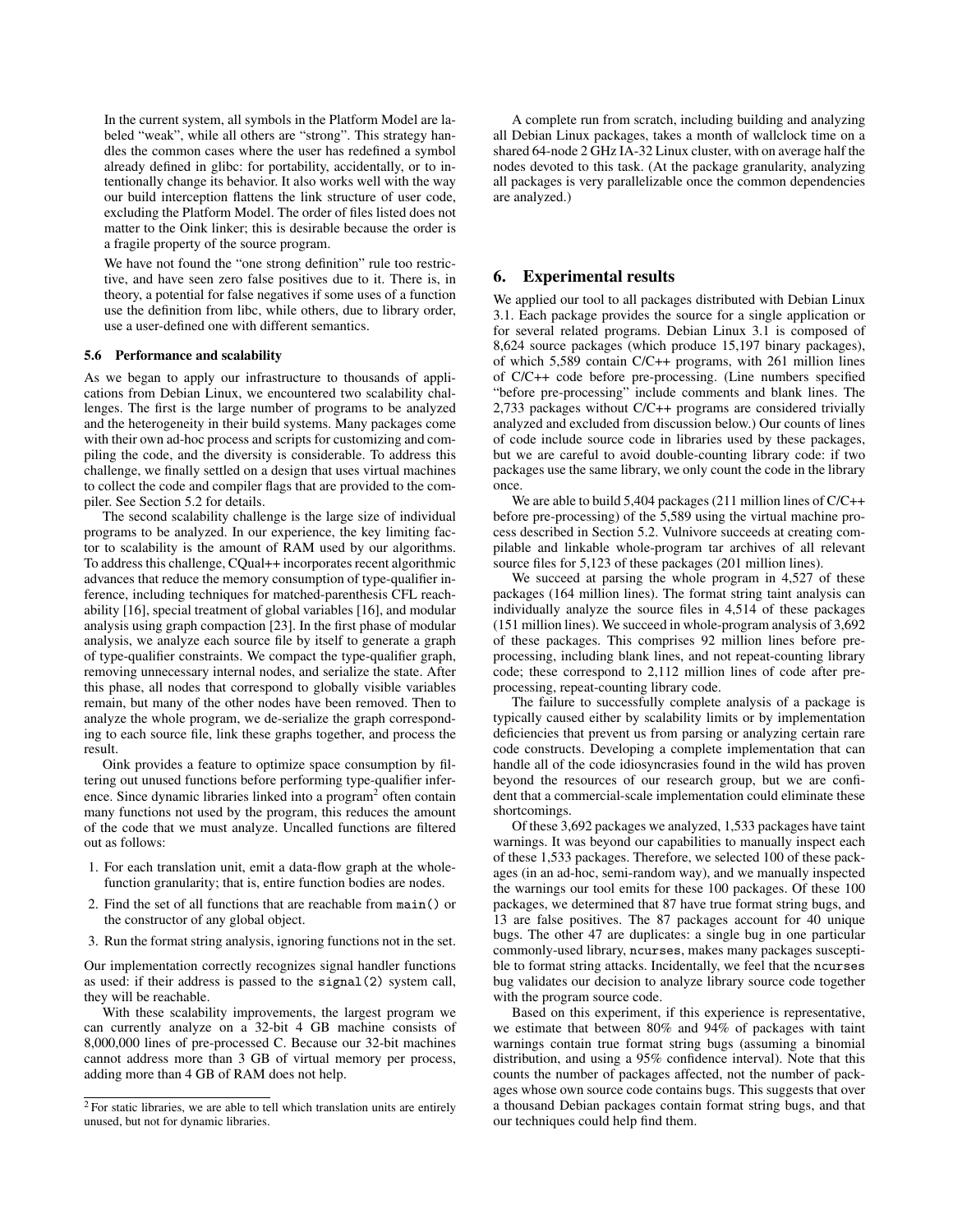# 6.1 True positives

The most common source of format string vulnerabilities we found were the regular printf kind, where the programmer had forgotten that the function takes a format string. These include library functions such as syslog(3) and error(3), as well as custom wrappers written by the programmer. For example, syslog(0, danger) should instead be syslog(0, "%s", danger).

The second most common mistake arises from calling sprintf to construct a string that is then used as a format string. For example, one package has the following code:

```
int Error(const char *format, ...)
{
  va_list ap; va_start(ap, format);
  char msgbuf[256];
  vsnprintf(msgbuf, sizeof(msgbuf), format, ap);
  syslog(3, msgbuf);
}
```
The call to vsnprintf dynamically constructs a string from untrusted input and thus may contain a  $\sqrt[3]{}$  character. To fix this bug, the vsnprintf and syslog calls should be replaced by vsyslog(3, format, ap).

Other common sources of bugs include:

• Using a flag or other control flow to indicate whether a character buffer contains a format string or not. For example, one package contains code of the form:

```
void myerror(int err, char *p, ...)
{
 va_list args; va_start(args, p);
 if (err==0) {
    fprintf(stderr, "%s:unknown error!\n", p);
 } else {
    vfprintf(stderr, p, args);
    fprintf(stderr, ":%s\n", strerror(err));
 }
  exit(err);
}
```
Here, if and only if  $err = 0$ , then it is safe to pass a tainted string as param. Even if used correctly, we consider this bad design. As with other format string bugs, such code mostly works for as long as it is not under attack, insidiously hiding a potential vulnerability.

• Using program arguments (argv) directly as format string specifiers. If the caller provides an argument that contains a '%' character, the program may crash, or worse.

For non-setuid programs, these bugs may not be directly exploitable. Nonetheless, they are a security risk, if these programs are invoked by network daemons or automatic scripts, as discussed in Section 5.4. For instance, if a CGI script invokes one of these programs, this may create a remotely exploitable vulnerability. If a temporary file cleaner that is run automatically once a day invokes one of these programs with the name of each file under /tmp, this may create a locally exploitable vulnerability where a local user can create a filename containing a  $\gamma$  ' $\gamma$ ' character and escalate their privileges.

If these bugs are considered uninteresting, it is straightforward to re-run the analysis without the taint annotations on argv.

• Blatant user-supplied format strings. The programmer expects the user to supply a format string and trusts it without validation. We consider this to be a design error. For example:

char \*fmt\_string = getenv("FOO\_CONFIG", "%s");

printf(fmt\_string, data);

## 6.2 False positives

In the warning reports we looked at, the false positives fell into a few general categories.

• Flow sensitivity. Some programs re-use variables, for example:

```
strcpy(buf, tainted_string);
// ...
strcpy(buf, untainted_string);
printf(buf);
```
The workaround is to use new variables for new data. In most cases this can be done without any extra run-time overhead, and may be desirable in any case for software engineering reasons.

• Input validation. Some programs do manual input validation on a user-supplied format string or otherwise propagate data flow in a safe way. Example:

```
char fmt[3] = "\&x";switch (tainted_char) {
case 'o': case 'd':
  fmt[1] = tainted_char; break;
//...
}
printf(fmt, number);
```
Here, the programmer could alter the code to not copy any characters from the tainted string (as a limited form of taint laundering).

In the general input validation case, the programmer must be cognizant of the analysis and "cast" the taintedness away:

```
char * str = read\_from_user();if (format_string_validate(str)) {
  char *safe_str = (char $untainted*) str;
  printf(safe_str, data);
} else {
  abort();
}
```
This is a current limitation with our system and there is no general automated solution; however, this situation is not very common.

• Program logic that is outside of type-qualifier inference. The most common false positive in this category takes this form:

```
snprintf(fmt, 10, "%%%ds", tainted_integer);
printf(fmt, str);
```
Here, CQual++ considers fmt tainted, but in fact the programmer knows it is safe. To avoid the taint warning, one could replace the above with:

printf("%\*s", tainted\_integer, str);

## 6.3 Soundness

Our goal was to analyze source code as accurately and soundly as possible, and secondarily as completely as possible. We believe we have achieved this under certain assumptions, as follows.

We define a set of rules that programmers should follow in writing new C code. We conjecture that if all of these rules are followed, then the analysis will be sound. In practice it is unavoidable to intentionally violate some rules in industrial code, but in many cases it will be possible for the programmer to be convinced that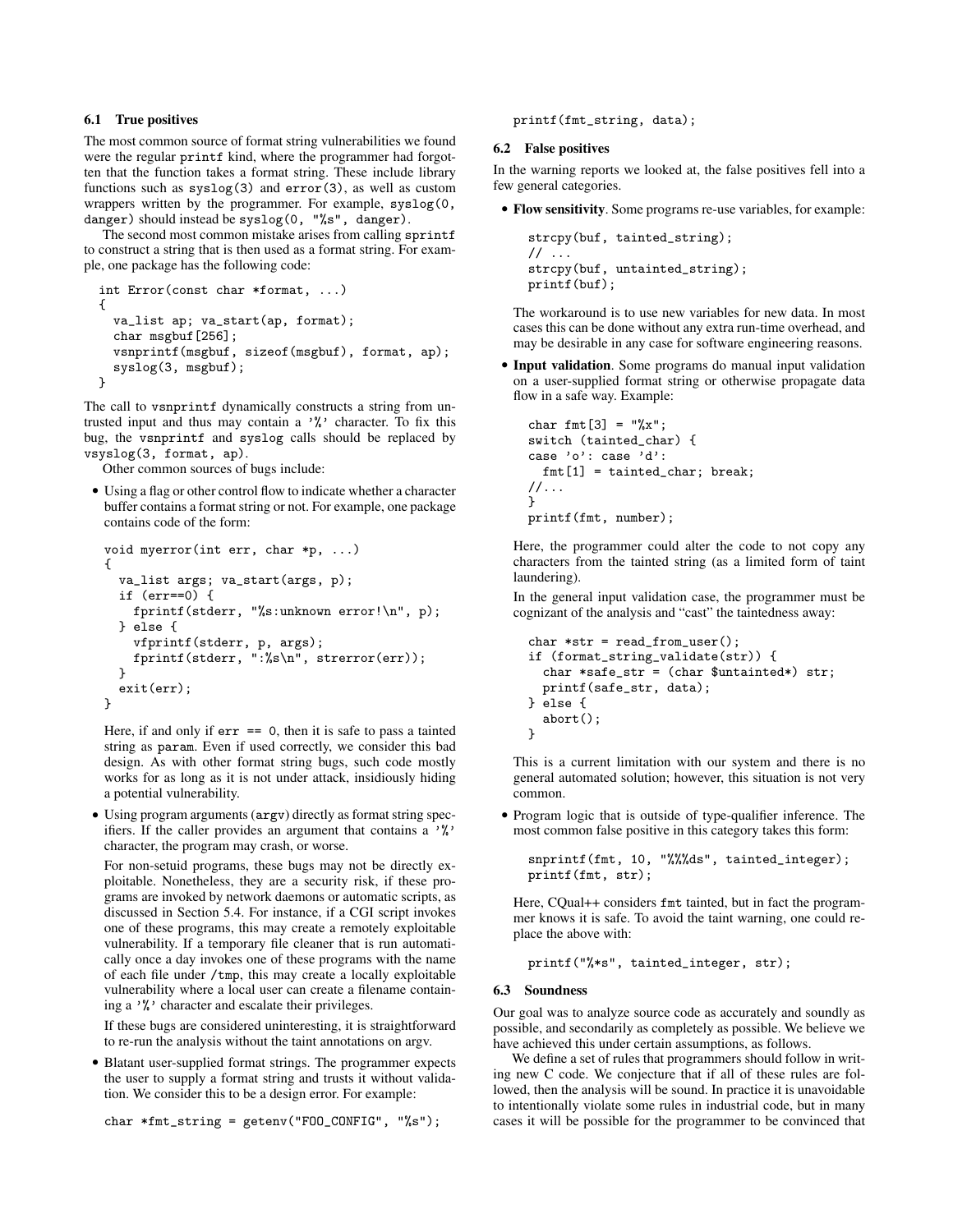the intent of the rule has been followed. An abbreviated listing of the rules is in Appendix A.

We make no claims about the soundness of our analysis of Debian Linux: existing Linux packages were not written with these rules in mind, so there is no guarantee that our analysis will find all format string bugs in Debian Linux. Nonetheless, we feel that the shift in perspective from finding bugs to trying to prove their absence has paid significant benefits: our experience has been that the push towards soundness has enabled us to find many more bugs than we otherwise would have found. Anecdotally, as we added features that brought CQual++ closer to full soundness, we found many additional bugs.

#### 6.4 Limitations

There are issues limiting our system from universal applicability.

- 1. Scalability. The primary obstacle to analyzing the rest of Debian is the virtual memory usage when analyzing extremely large programs. We are currently limited to 3 GB virtual memory on each machine of our IA32 cluster.
- 2. Dynamic linking. If the program uses dlopen to load dynamic shared objects at run-time, all bets are off, as we ignore functions called through pointers returned by dlsym. Currently, Oink emits an unsoundness warning during analysis if dlopen or dlsym (and related) functions are used. In the worst case, analyzing such code would require solving the halting problem. However, in practice, many uses of dynamic shared objects use a standardized "plugin" architecture. An interesting research direction is to devise a solution to allow analysis of such code.
- 3. Implicit flows. CQual++ currently assumes there are no implicit flows. This means taint may be laundered through the program counter, for example:

```
char translate_char(char c) {
  switch(c) { case 'a': return 'A';
              //...
              case 'z': return 'Z'; }
}
```
Tainting the program counter based on conditional branches on tainted data is possible, but would lead to an unreasonable number of false positives: taint would quickly propagate to almost all data via conditional branches on tainted data. A promising direction is to heuristically recognize specific constructs, such as switch statements, to identify common idioms.

Promising directions for further scalability improvements include:

- 1. An idea of Daniel S. Wilkerson: instead of de-serializing all files of the program at once, aggregate them in a particular order. For example, link all modules of a single library together, before linking it to the program. This might reduce the memory consumption of CQual++. For this to work well, a new concept of "externally-visible" is defined so that functions which are not used outside of this library can be compacted.
- 2. Identify additional common libraries to manually annotate, for example the X libraries, instead of analyzing them.
- 3. Port and optimize Oink and CQual++ for 64-bit architectures. Currently the system requires nearly twice as much memory on 64-bit architectures due to the use of pointers.

# 7. Conclusions and Future Work

We have analyzed a large fraction of the Debian Linux distribution, which contains 8,600 open source packages. Analyzing the remaining packages would require scalability and incremental improvements to CQual++. If this system is properly integrated into an OS distribution release cycle such as Debian's, such that all taint warnings are removed, it is reasonable to forecast victory over format string vulnerabilities.

The success of our system is also promising for ridding other kinds of bugs amenable to taint analysis, such as SQL injection attacks. It would be necessary to extend the Platform Model to annotate the appropriate trusting sinks. Code that performs input validation for SQL statements may require manual annotation, or preferably, be rewritten using SQL prepared statements.

This approach can also apply scalably to languages other than C/C++, for example JQual [19] can find bugs using taint analysis of Java code. Thus, entire classes of security bugs can in the future be eliminated from widely deployed software.

Oink and CQual++ are available under the BSD license at http: //www.cubewano.org/oink/. The release of the Vulnivore analysis framework is pending.

## Acknowledgments

The authors thank Alex Aiken, Tim Fraser, Robert Johnson, Scott McPeak, Alan Roytman, Jeff Foster, Umesh Shankar, Daniel S. Wilkerson, and the anonymous reviewers. We thank Tim Fraser for finding a number of soundness holes in the Platform Model and in our rules. Marco Barreno, Chris Karlof, Adrian Mettler, David Molnar, and Russell Sears provided useful feedback on drafts.

#### References

- [1] Build-Interceptor. Website, 2007. http://freshmeat.net/ projects/build-interceptor/.
- [2] Elsa. Website, 2007. http://www.cs.berkeley.edu/~smcpeak/ elkhound/sources/elsa/.
- [3] Oink. Website, 2007. http://freshmeat.net/projects/oink/.
- [4] Alex Aiken, Jeffrey Foster, John Kodumal, and Tachio Terauchi. Checking and inferring local non-aliasing. In *Proc. of the Conference on Programming Language Design and Implementation*, 2003.
- [5] David P. Anderson. BOINC: A system for public-resource computing and storage. In *Proc. of the Fifth IEEE/ACM International Workshop on Grid Computing (GRID)*, 2004.
- [6] Dzintars Avots, Michael Dalton, Benjamin Livshits, and Monica Lam. Improving software security a C pointer analysis. In *Proc. of the 27th International Conference on Software Engineering*, 2005.
- [7] Pete Broadwell, Matt Harren, and Naveen Sastry. Scrash: A system for generating secure crash information. In *Proc. of the 12th USENIX Security Symposium*, pages 273–284, August 2003.
- [8] William R. Bush, Jonathan D. Pincus, and David J. Sielaff. A static analyzer for finding dynamic programming errors. *Software Practice and Experience*, 30(7):775–802, 2000.
- [9] Hao Chen, Drew Dean, and David Wagner. Model checking one million lines of c code. In *Proc. of the 11th Annual Network and Distributed System Security Symposium (NDSS)*, 2004.
- [10] Crispin Cowan, Matt Barringer, Steve Beattie, Greg Kroah-Hartman, Mike Frantzen, and Jamie Lokier. FormatGuard: Automatic protection from printf format string vulnerabilities. In *Proc. of the 10th USENIX Security Symposium*, pages 191–200, 2001.
- [11] Alan DeKok. PScan: A limited problem scanner for C. Website, 2000. http://packages.debian.org/pscan.
- [12] Jeff Dike. User-mode Linux. In *Proc. of the 5th Annual Linux Showcase & Conference (ALS)*. Usenix, November 2001.
- [13] David Evans and David Larochelle. Improving security using extensible lightweight static analysis. *IEEE Software*, 19(1), 2002.
- [14] Jeffrey S. Foster. *Type Qualifiers: Lightweight Specifications to Improve Software Quality*. PhD thesis, University of California, Berkeley, December 2002.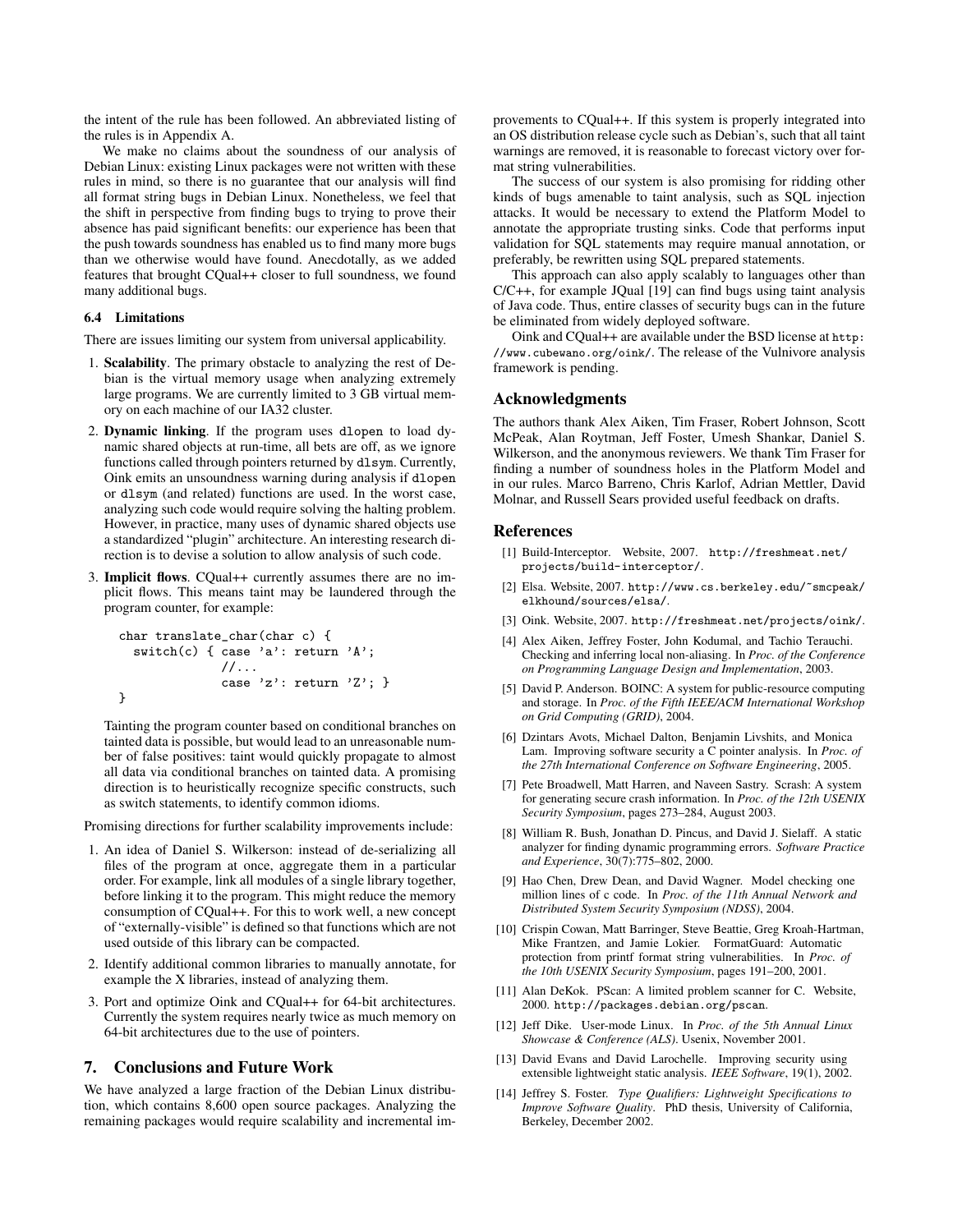- [15] Jeffrey S. Foster, Manuel Fahndrich, and Alexander Aiken. A theory of type qualifiers. In *Proc. of the SIGPLAN Conference on Programming Language Design and Implementation (PLDI)*, 1999.
- [16] Jeffrey S. Foster, Robert T. Johnson, John Kodumal, and Alex Aiken. Flow-insensitive type qualifiers. *ACM Transactions on Programming Languages and Systems*, pages 1035–1086, November 2006.
- [17] Jeffrey S. Foster, Tachio Terauchi, and Alex Aiken. Flow-sensitive type qualifiers. In *Proc. of the SIGPLAN 2002 Conference on Programming language design and implementation (PLDI)*, 2002.
- [18] David Gay and Alex Aiken. Memory management with explicit regions. In *Proc. of the ACM SIGPLAN Conference on Programming Language Design and Implementation (PLDI'98)*, 1998.
- [19] David Greenfieldboyce and Jeffrey S. Foster. Type qualifiers for Java. Technical report, University of Maryland, August 2007. http://www.cs.umd.edu/projects/PL/jqual/.
- [20] Samuel Guyer, Emery Berger, and Calvin Lin. Detecting errors with configurable whole-program dataflow analysis. Technical report, University of Texas at Austin, 2002. ftp://ftp.cs.utexas.edu/ pub/emery/papers/detecting-errors.pdf.
- [21] Seth Hallem, Benjamin Chelf, Yichen Xie, and Dawson Engler. A system and language for building system-specific, static analyses. In *Proc. of the SIGPLAN 2002 Conference on Programming Language Design and Implementation (PLDI)*, 2002.
- [22] Rob T. Johnson and David Wagner. Finding User/Kernel pointer bugs with type inference. In *Proc. of the 13th USENIX Security Symposium*, 2004.
- [23] Robert T. Johnson. *Verifying Security Properties using Type-Qualifier Inference*. PhD thesis, EECS Department, University of California, Berkeley, 2007.
- [24] Nenad Jovanovic, Christopher Krügel, and Engin Kirda. Pixy: A static analysis tool for detecting web application vulnerabilities (short paper). In *IEEE Symposium on Security and Privacy (Oakland 2006)*, pages 258–263. IEEE Computer Society, 2006.
- [25] Ben Liblit. *Cooperative Bug Isolation*. PhD thesis, University of California, Berkeley, 2005.
- [26] V. Livshits and M. Lam. Finding security vulnerabilities in Java applications with static analysis. In *Proc. of the 14th USENIX Security Symposium*, 2005.
- [27] Scott McPeak and George C. Necula. Elkhound: A fast, practical GLR parser generator. In *Proc. of the 13th International Conference on Compiler Constructor (CC)*, 2004.
- [28] A. Nguyen-Tuong, S. Guarnieri, D. Greene, J. Shirley, and D. Evans. Automatically hardening web applications using precise tainting. In *20th IFIP International Information Security Conference*, 2005.
- [29] Michael F. Ringenburg and Dan Grossman. Preventing format-string attacks via automatic and efficient dynamic checking. In *Proc. of the 12th Conference on Computer and Communications Security*, 2005.
- [30] Tim Robbins. Libformat, 2000. http://archives.neohapsis. com/archives/linux/lsap/2000-q3/0444.html.
- [31] Umesh Shankar, Kunal Talwar, Jeffrey S. Foster, and David Wagner. Detecting format string vulnerabilities with type qualifiers. In *Proc. of the 10th USENIX Security Symposium*, 2001.
- [32] Saurabh Srivastava, Michael Hicks, and Jeffrey S. Foster. Modular information hiding and type-safe linking for C. In *Proc. of the 2007 SIGPLAN International Workshop on Types in Languages Design and Implementation (TLDI)*, pages 3–14. ACM Press, 2007.
- [33] Timothy Tsai and Navjot Singh. Libsafe 2.0: Detection of format string vulnerability exploits. Technical report, Avaya Labs, February 2001. http://pubs.research.avayalabs.com/pdfs/ ALR-2001-018-whpaper.pdf.
- [34] John Viega, J. T. Bloch, Tadayoshi Kohno, and Gary McGraw. ITS4: A static vulnerability scanner for C and C++ code. *ACM Transactions on Information and System Security*, 5(2), 2002.
- [35] Common Vulnerabilities and Exposures. Format string vulnerabilities. Website, 2007. http://www.cve.mitre.org/cgi-bin/ cvekey.cgi?keyword=format+string.
- [36] David Wagner, Jeffrey S. Foster, Eric A. Brewer, and Alexander Aiken. A first step towards automated detection of buffer overrun vulnerabilities. In *Proc. of the 7th Network and Distributed System Security Symposium (NDSS)*, 2000.
- [37] Yichen Xie and Alex Aiken. Static detection of security vulnerabilities in scripting languages. In *Proc. of the 15th USENIX Security Symposium*, 2006.
- [38] Junfeng Yang, Ted Kremenek, Yichen Xie, and Dawson Engler. MECA: an extensible, expressive system and language for statically checking security properties. In *Proc. of the 10th ACM Conference on Computer and Communications Security (CCS)*, 2003.
- [39] Misha Zitser, Richard Lippmann, and Tim Leek. Testing static analysis tools using exploitable buffer overflows from open source code. In *Proc. of the 12th ACM SIGSOFT Twelfth International Symposium on Foundations of Software Engineering*, 2004.

# A. Appendix A: Programming rules to avoid unsoundness

This document is intended for programmers writing C code and using CQual++ to search for format string vulnerabilities in that code. This version is abbreviated; for the full version see http: //www.cubewano.org/cqual++\_rules. We describe a set of programming rules that we recommend such C code should follow. The goal is that if you, the programmer, follow all of these rules, then CQual++ will be guaranteed to detect any format string vulnerabilities in your code<sup>3</sup>.

More specifically, the claim is as follows: If your C program obeys all of these rules and if CQual++ issues no warnings (i.e., CQual++ says the code type-checks), then your program is guaranteed to be free of format string vulnerabilities. Conversely, if your code contains any format string vulnerabilities, then CQual++ is guaranteed to detect this fact so long as your code obeys all of the rules below. Disclaimer: if any of the rules below are violated, then CQual++ might find format string bugs that are in your code, but there are no guarantees. Moreover, CQual++ does not attempt to detect that you have violated the rules below. Rules:

- Your program must be written entirely in C. (We currently posit that our analysis is sound in C, but do not make this claim for C++ due to limitations in CQual++'s current implementation.) Your program must not contain any assembly code, any code in any other language, or self-generating or self-modifying code.
- Your program must be C99 compliant and compile successfully with gcc. (CQual++ does not duplicate all of the checks that gcc performs; it assumes that the program is valid C code.)
- You must provide all of the source code to your program. This includes the source code to all libraries and any other code linked into your program, except the C library.
- Do not use dlopen() to dynamically load and link libraries into the program at runtime. (Static and dynamic linking managed by the linker is ok.)
- Annotate all taint sources and trusting sinks with \$tainted and \$untainted, respectively. This has been done for the C library.
- Avoid undefined behavior. The C language standard defines a number of constructions as having "undefined behavior," meaning the compiler implementation may choose how to handle it. Dangerous undefined behavior includes but is not limited to:

<sup>&</sup>lt;sup>3</sup> Note that the authors of his paper make this claim of soundness, and not the implementor of CQual++, Daniel S. Wilkerson.